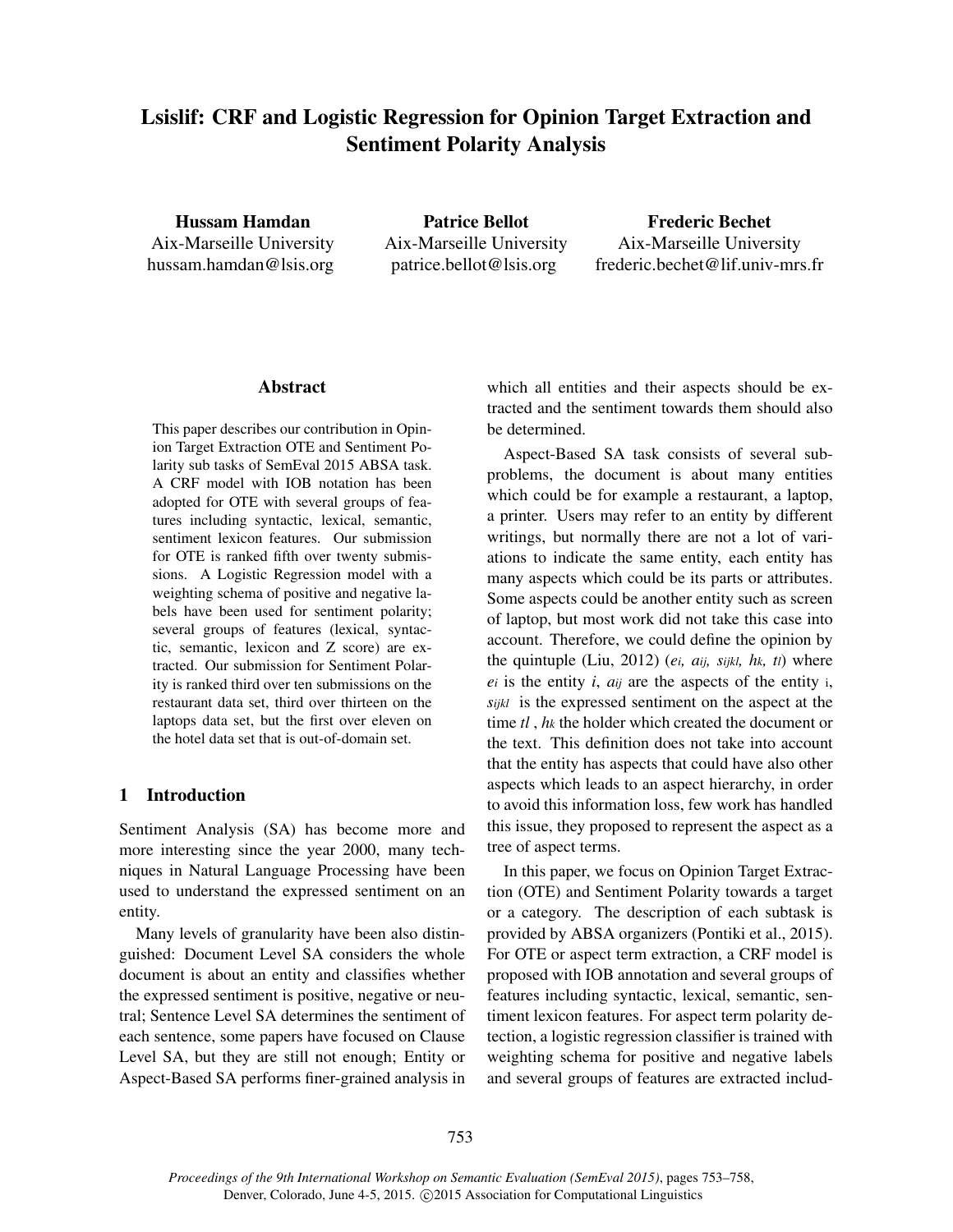ing lexical, syntactic, semantic, lexicon and Z score features.

The rest of this paper is organized as follows. Section 2 outlines existing work in aspect extraction and polarity detection. Section 3 describes our system for aspect term extraction. Aspect term polarity detection is presented in Section 4. Section 6 shows the conclusion and the future work.

# 2 Related Work

Aspect-Based Sentiment Analysis consists of several sub tasks. Some papers have proposed different methods for aspect detection and sentiment polarity analysis, others have proposed joint models in order to obtain the aspect and their sentiments from the same model, these models are generally unsupervised or semi-supervised.

The earliest work on aspect detection from online reviews presented by Hu and Liu (Hu and Liu, 2004) that used association rule mining based on Apriori algorithm to extract frequent noun phrases as product features, for polarity detection they used two seed sets of 30 positive and negative adjectives, then WordNet has been used to find and add the synonyms of the seed words. Infrequent features had been processed by finding the noun related to an opinionated word.

Opinion Digger (Moghaddam and Ester, 2010) also used Apriori algorithm to extract the frequent aspects. KNN algorithm is applied to estimate the aspect rating scaling from 1 to 5 stands for (Excellent, Good, Average, Poor, Terrible).

Supervised methods uses normally the CRF or HMM models. Jin and Ho (Jin and Ho, 2009) applied a lexicalized HMM model to extract aspects using the words and their part-of-speech tags in order to learn a model, then unsupervised algorithm for determining the aspect sentiment using the nearest opinion word to the aspect and taking into account the polarity reversal words (such as not). A CRF model was used by Jakob and Gurevych (Jakob and Gurevych, 2010) with the following features: tokens, POS tags, syntactic dependency (if the aspect has a relation with the opinionated word), word distance (the distance between the word in the closest noun phrase and the opinionated word), and opinion sentences (each token in the sentence containing an opinionated expression is labeled by this feature), the input of this method is also the opinionated expressions, they use these expressions for predicting the aspect sentiment using the dependency parsing for retrieving the pair aspectexpression from the training set. A CRF model is also used by (Hamdan et al., 2014b) with lexical and POS features.

Unsupervised methods based on LDA (Latent Dirichlet allocation) have been proposed. Brody and Elhadad (Brody and Elhadad, 2010) used LDA to figure ou the aspects, determined the number of topics by applying a clustering method, then they used a similar method proposed by Hatzivassiloglou and McKeown (Hatzivassiloglou and McKeown, 1997) to extract the conjunctive adjectives, but not the disjunctive due to the specificity of the domain, seed sets were used and assigned scores, these scores were propagated using propagation method through the aspect-sentiment graph building from the pairs of aspect and related adjectives. Lin and He (Lin et al., 2012) proposed Joint model of Sentiment and Topic (JST) which extends the state-of-the-art topic model (LDA) by adding a sentiment layer, this model is fully unsupervised and it can detect sentiment and topic simultaneously. Wei and Gulla (Wei and Gulla, 2010) modeled the hierarchical relation between product aspects. They defined Sentiment Ontology Tree (SOT) to formulate the knowledge of hierarchical relationships among product attributes and tackled the problem of sentiment analysis as a hierarchical classification problem. Unsupervised hierarchical aspect Sentiment model (HASM) was proposed by Kim et al (Kim et al., 3 07) to discover a hierarchical structure of aspect-based sentiments from unlabeled online reviews.

Aspect term polarity detection can be seen as a sentence level sentiment analysis. Therefore, many papers can be mentioned. Supervised methods have been widely exploited for this purpose, a classification algorithms with a wise feature extraction could achieve good results (Mohammad et al., 2013) (Hamdan et al., 2015a) (Hamdan et al., 4 29).

## 3 Opinion Target Expression (OTE)

An opinion target expression (OTE) is an expression used in the given text to refer to an aspect or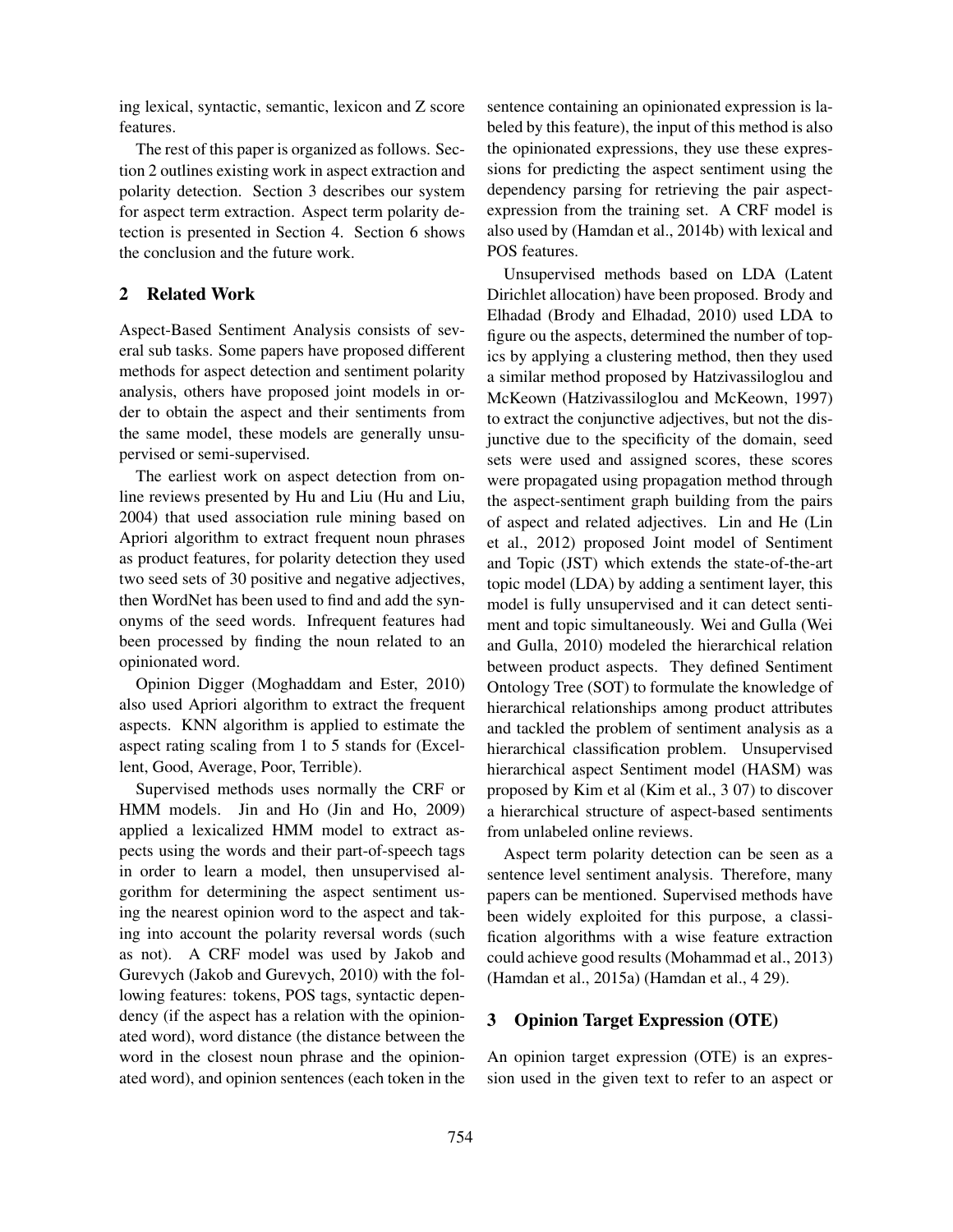an aspect term related to the reviewed entity. The objective of OTE slot is to extract all opinion target expressions in a restaurant review, OTE could be a word or multiple words. For this purpose, we have used CRF (Conditional Random Field) which have proved its performance in information extraction. We choose the IOB notation for representing each sentence in the review. Therefore, we distinguish the terms at the Beginning, the Inside and the Outside of OTE. For example, for this review *"But the staff was so horrible to us."* Where *staff* is OTE, the target of each word will be:

But:O the:O staff:B was:O so:O horrible:O to:O us:O.

We extract for each single word the following features for the word itself and the 2 and 3 previous and subsequent words, respectively.

-word lemma using WordNet.

-word POS using NLTK parser.

-word shape: the shape of each character in the word (capital letter, small letter, digit, punctuation, other symbol)

-word type: the type of the word (uppercase, digit, symbol, combination )

-Named entity: the IOB annotation for the named entity extracted from the review using Senna (Collobert, 2011).

-chunk: the chunk of the word (NP, VP, PP) extracted using Senna.

-polarity: the sum of word polarity score calculated using Bing Liu Lexicon (Hu and Liu, 2004) and MPQA subjectivity Lexicon (Wilson et al., 2005).

-Prefixes (all prefixes having length between one to four ).

-Suffixes (all suffixes having length between one to four).

-Stop word: if the word is a stop word or not.

-if the initial letter is uppercase, if all letters are uppercase, All letters lowercase, All letters digit, Contains a uppercase letter, Contains a lowercase letter, Contains a digit, Contains a alphabet letter, Contains a symbol.

We also extract the value of each two successive features in the the range -2,2 (the previous and subsequent two words of actual word) for the following features:

word surface, word POS, word chunk, word shape, word type.

Finally, we extract the value of each three successive features in the the range -1,1 for the two features: word POS and word lemma.

## 3.1 Experiments

The data set is extracted from restaurant reviews, provided by SemEval 2015 ABSA organizers (Pontiki et al., 2015). Table 1 shows the training and testing data sets statistics of restaurant reviews, where each review is composed of several sentences and each sentence may contain several OTE. CRFsuite tool is used for this experiment with lbfgs algorithm. This tool is fast in training and tagging (Okazaki, 2007).

| Data  | Reviews | <b>Sentences</b> | <b>OTE</b> |
|-------|---------|------------------|------------|
| Train | 254     | 1315             | 1654       |
| Test  | 96      | 685              | 845        |

Table 1. Training and testing data sets for restaurant OTE slot.

Our submission is ranked fifth with the F1 score over twenty submissions with gain of 14% over the baseline provided by the organizers. This baseline uses the training reviews to create for each category *c* a list of targets to which it is linked to. Then, given a test sentence *s* and a category *c*, the baseline finds the first occurrence in s of each target encountered in *c*s list. Table 2 shows our system and the baseline results.

|                 |      | Experiment   Recall   Precision   F1 Score |      |
|-----------------|------|--------------------------------------------|------|
| Our System      | 0.55 | 0.72                                       | 0.62 |
| <b>Baseline</b> |      |                                            | 0.48 |

Table 2. The results of OTE slot.

# 4 Sentiment Polarity

For a given set of aspect terms within a sentence, we determine whether the polarity of each aspect term is positive, negative, neutral. For example, the system should extract the polarity of fajitas and *salads* in the following sentence: *"I hated their fajitas, but their salads were great"*, fajitas: negative and salads: positive.

This sub-task can be seen as sentence level or phrase level sentiment Analysis. At the first step, we detect the context of the aspect term or OTE,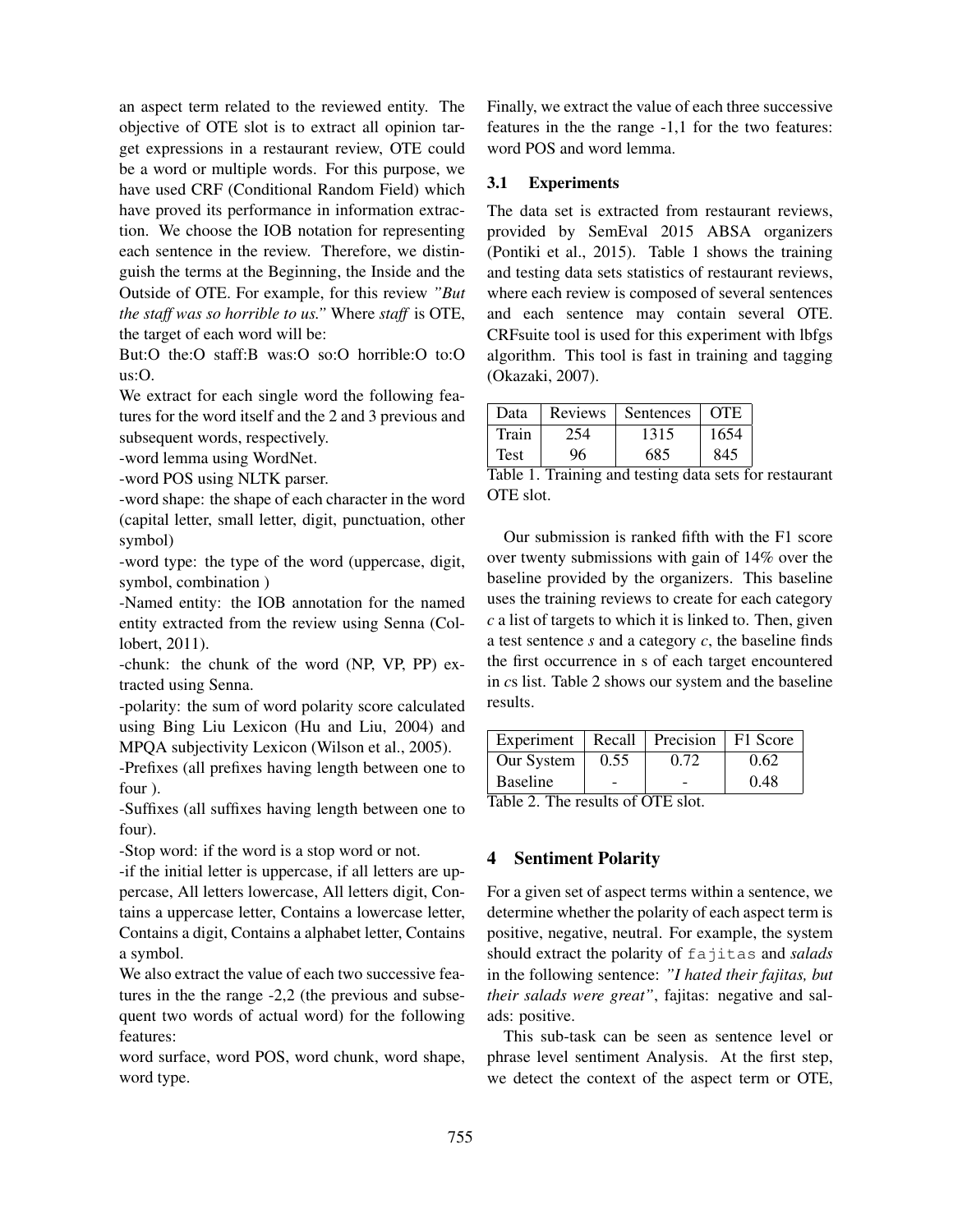the context is the aspect term itself and all the surrounding terms enclosed between two separators like  $($ ,  $;$ ,  $)$ , if another aspect term is also enclosed by these separators we consider it as a separator instead, and we do not take the terms after it or before it (according to its direction to the current aspect term). If the sentence has only an aspect term the separators will be the beginning and the end of the sentence.

For example, for this review *"It took half an hour to get our check, which was perfect since we could sit, have drinks and talk!"* where we have two aspect terms *drinks* and *check*, the context of *check* will be *"It took half an hour to get our check"* and the context of *drinks* will be *"have drinks and talk!"*. Another example, *"All the money went into the interior decoration, none of it went to the chefs."*. The context for interior decoration will be *"All the money went into the interior decoration"* and the context for *chefs* will be *"none of it went to the chefs"*.

At the second step, we should determine the polarity, which could be positive, negative, neutral. We propose to use a logistic regression classifier with weighting schema of positive and negative labels with the following features:

#### - Word n-grams Features

Unigrams and bigrams are extracted for each word in the context without any stemming or stop-word removing, all terms with occurrence less than 3 are removed from the feature space.

### - Sentiment Lexicon-based Features

The system extracts four features from the manual constructed lexicons (Bing Liu Lexicon (Hu and Liu, 2004) and MPQA subjectivity Lexicon (Wilson et al., 2005)) and six features from the automatic ones (NRC Hashtag Sentiment Lexicon (Mohammad, 6 07), Sentiment140 Lexicon (Mohammad et al., 2013), and SentiWordNet (Baccianella et al., 2010)). For each context the number of positive words, the number of negative ones, the number of positive words divided by the number of negative ones and the polarity of the last word are extracted from manual constructed lexicons. In addition to the sum of the positive scores and the sum of the negative scores from the automatic constructed lexicons.

#### - Negation Features

The rule-based algorithm presented in Christopher Potts Sentiment Symposium Tutorial is implemented. This algorithm appends a negation suffix to all words that appear within a negation scope which is determined by the negation key and a certain punctuation. All these words are added to the feature space.

#### 4- Z score Features

Z score can distinguish the importance of each term in each class, their performances have been proved (Hamdan et al., 2014a). We assume as in the mentioned work that the term frequencies are following the multi-nomial distribution. Thus, Z score can be seen as a standardization of the term frequency using multi-nomial distribution. We compute the Z score for each term ti in a class  $C_i(t_{ij})$  by calculating its term relative frequency  $tfr_{ij}$  in a particular class  $C_j$ , as well as the mean  $(mean_i)$  which is the term probability over the whole corpus multiplied by  $n_j$  the number of terms in the class  $C_j$ , and standard deviation  $(s_d)$  of term ti according to the underlying corpus (see Eq.1). We tested different threshold for choosing the words which have higher Z score, we found 3 is the best one for restaurant data and 4 for laptop data.

$$
Zscore(ti) = \frac{tfr_{ij} - mean_i}{sd_i} \tag{1}
$$

Thus, we added the number of words having Z score higher than 3,4 in each class positive, negative and neutral, the two classes which have the maximum number and minimum numbers of words having Z score higher than the threshold. These 5 features have been added to the feature space.

#### - Brown Cluster Features

Each word in the text is mapped to its cluster in Brown clusters, 1000 features are added to feature space where each feature represents the number of words in the text mapped to each cluster. The 1000 clusters is provided in Twitter Word Clusters of CMU ARK group which were constructed from approximately 56 million tweets.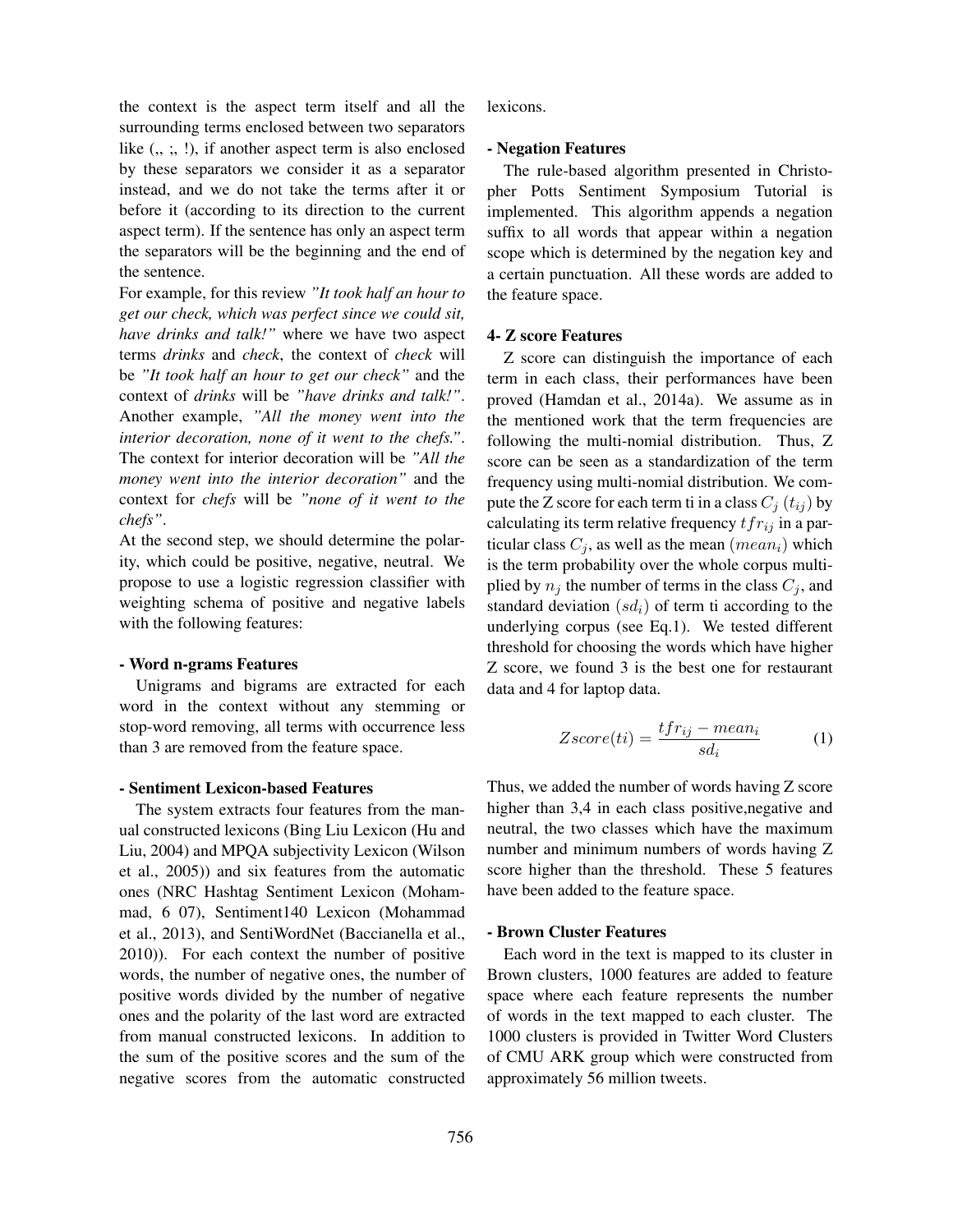## - Category Feature

We also added the category of each OTE as a feature to the feature space.

## 4.1 Experiments

In addition to the restaurant data set presented in tabel 1, two other data sets statistics are presented in table 3 (Laptops data which consists of training and testing data sets while the Hotel test set is out of domain set that was provided to test our model on new domain without having training data).

We trained a L1-regularized Logistic regression classifier implemented in LIBLINEAR, which has given good results in several papers (Hamdan et al., 2015b) (Hamdan et al., 2015a). The classifier is trained on the training data set using the previous features with the three polarities (positive, negative, and neutral) as labels. A weighting schema is adapted for each class, we use the weighting option *-wi* which enables a use of different cost parameter *C* for different classes. Since the training data is unbalanced, this weighting schema adjusts the probability of each label. Thus, we tuned the classifier in adjusting the cost parameter *C* of Logistic Regression, weight *wpos* of positive class and weight *wneg* of negative class.

We used the  $1/10$  of training data set for tuning the three parameters in the two data sets (Restaurant, Laptop), all combinations of C in range 0.1 to to 4 by step 0.1, *wpos* in range 1 to 8 by step 0.1, *wneg* in range 1 to 8 by step 0.1 are tested. The combination *C*=0.3, textitwpos=1.2, *wneg*=1.9 have been chosen for the restaurant set and *C*=0.2 *wpos*=2.1 *wneg*=1.9 for the laptops set.

| Data       | <b>Reviews</b> | Sentences | <b>OTE</b> |
|------------|----------------|-----------|------------|
| Train Lap  | 277            | 1739      | 1973       |
| Test Lap   | 173            | 761       | 949        |
| Test hotel | 30             | 266       | 339        |

Table 3. Data set statistics for Hotel and Laptops Reviews.

Table 4 shows the results of our system on the three data sets. It should note that we use the trained classifier on restaurant data set for predicting the polarity in the Hotel test set the out-of-domain set. Our system outperforms the baseline over the three data set. The gain is of 11.95%, 7.9%, 14.16% in restaurant, laptop, hotel reviews respectively. The baseline of Hotels is the majority baseline while the other baselines are provide by the organizers which use a trained SVM on the BOW features and the category name feature in each data set. Our system is ranked third over ten submissions in the restaurant data set, third over thirteen in the laptops set, and the first over eleven in the hotel set.

| Experiment        | Correct | All | Accuracy |
|-------------------|---------|-----|----------|
| <b>Restaurant</b> |         |     |          |
| Our system        | 638     | 845 | 75.5     |
| <b>Baseline</b>   | 537     | 845 | 63.55    |
| Laptops           |         |     |          |
| Our system        | 739     | 949 | 77.87    |
| <b>Baseline</b>   | 664     | 949 | 69.97    |
| <b>Hotels</b>     |         |     |          |
| Our system        | 291     | 339 | 85.84    |
| <b>Baseline</b>   | 243     | 339 | 71.68    |

Table 4. Results of sentiment polarity in Restaurant, laptops, hotels reviews.

# 5 Conclusion and future work

We have built two systems for opinion target extraction of restaurant data set, and sentiment polarity analysis for three data sets (restaurant and laptops) and one out-of-domain set (hotel). We have used supervised tagger for OTE, trained a CRF model with several features. A Logistic regression classifier is used for sentiment polarity where we adopted a weighting schema in each domain and applied the same classifier and weighting schema trained on restaurant set on the Hotel test set. In future work, we will focus on using parsing tree for determining the context of OTE instead of the syntactic method. And play with other types of features for the two subtasks OTE and Sentiment Polarity.

#### References

- Baccianella, S., Esuli, A., and Sebastiani, F. (2010). SentiWordNet 3.0: An enhanced lexical resource for sentiment analysis and opinion mining. In *in Proc. of LREC*.
- Brody, S. and Elhadad, N. (2010). An unsupervised aspect-sentiment model for online reviews. In *Human Language Technologies: The 2010 Annual Conference*